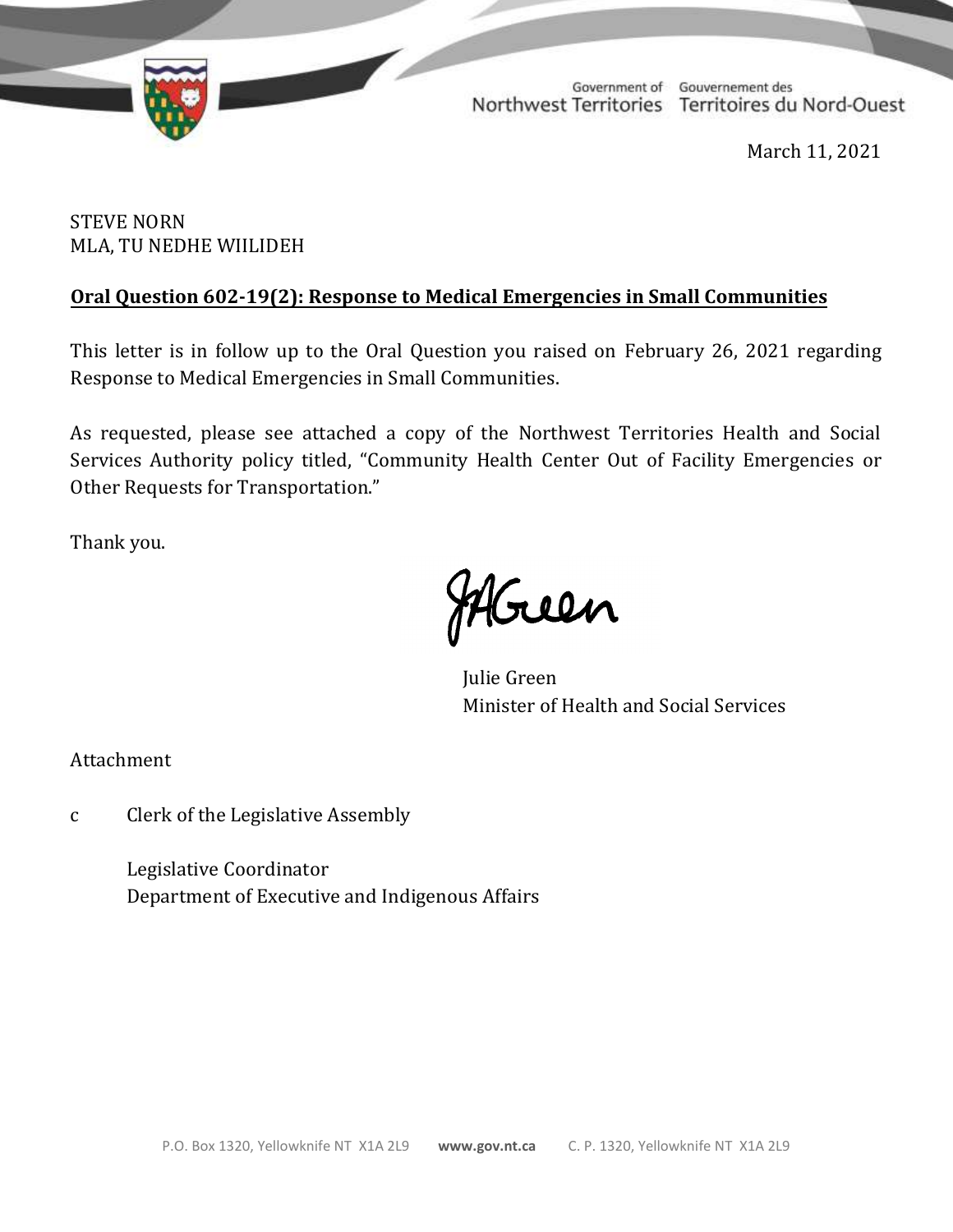Title: Community Health Center Out of Facility Emergencies or Other Requests for Transportation Issuing Authority: NTHSSA CEO Next Review Date: 06/11/2022

Type: NTHSSA – Wide Policy Policy Number: 04-09-V1 Date Approved: 06/11/2019

| <b>NTHSSA-WIDE POLICY</b>                                                  |                         |
|----------------------------------------------------------------------------|-------------------------|
| Title: Community Health Center                                             | Policy Number: 04-09-V1 |
| Out of Facility Emergencies or Other<br><b>Requests for Transportation</b> |                         |
| Applicable Domain: Community Health Centre Clinical Services               |                         |
| Additional Domain(s): NA                                                   |                         |
| Effective Date:                                                            | <b>Next Review</b>      |
| 06/11/2019                                                                 | Date: 06/11/2022        |
| <b>Issuing Authority:</b>                                                  | Date Approved:          |
| NTHSSA CEO                                                                 | 06/11/2019              |
| Accreditation Canada Applicable Standard: NA                               |                         |

### **GUIDING PRINCIPLE:**

Northwest Territories Health and Social Services Authority (NTHSSA) Community Health Nurses (CHNs) are not first responders. CHNs do not respond to emergencies outside of Health and Social Services Centres, on the land, or on the road system. NTHSSA Health and Social Services Centres are specifically equipped to deal with emergencies and other illnesses in the facilities.

#### **PURPOSE/RATIONALE:**

To provide optimal patient and staff safety to all residents and to provide guidelines for CHNs in communities without ambulance services.

#### **DEFINITIONS:**

NA

# **SCOPE/APPLICABILITY:**

This policy applies to all Registered Nurses, Nurse Practitioners (NP) and/or other Health Care Workers in the Northwest Territories who are in a position where they may be asked to respond out of a Health Center for a medical emergency.

### **Note: CHNs can continue to provide scheduled care like home care services, vaccine clinics that are off site and school visits.**

# **PROCEDURE:**

- 1. NTHSSA does not provide ambulance services in communities, on the land, or on the road system.
- 2. Contracted ground transportation services are not intended for use as an ambulance service to respond to emergencies.

**Disclaimer Message:** This is a **CONTROLLED** document for internal use only. Any documents appearing in paper form are not controlled and should be checked against the electronic file version prior to use. Date approved: 06/11/2019 Policy Number: 04-09-V1 Page 1 of 2